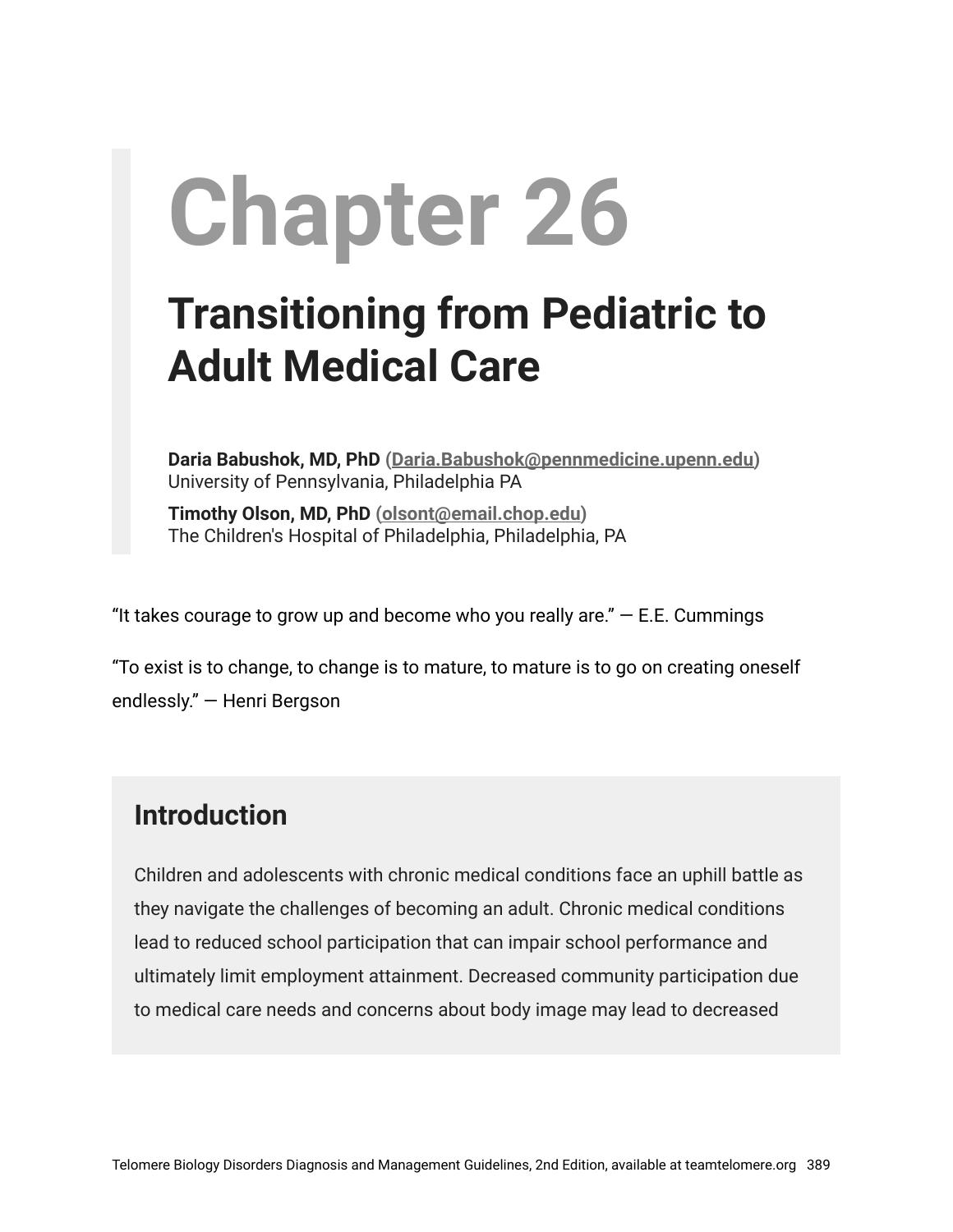practical knowledge regarding independent living and increased rates of depression, anxiety, and social/legal problems [1, 2].

Individuals with telomere biology disorders (TBD) come to the challenge of adulthood from differing crossroads depending on the history of their disease. For some patients with TBD diagnosed in early childhood, the major challenge may be navigating a transition from pediatric to adult medical providers across a wide swath of specialties while trying to maximize educational attainment or entering the workforce. For others, the diagnosis of a TBD may not be made until late adolescence, forcing teenagers to cope with a new diagnosis that has the potential to greatly disrupt preset plans for college and beyond. Finally, other individuals with TBD may not yet be aware of their diagnosis but may be experiencing fear and stress of symptoms that have yet to be explained.

While the burdens of having a chronic medical condition such as TBD are immense, there are some benefits when contemplating a successful transition to adulthood. Taking ownership of complex medical care leads to maturity that may serve patients well in college, initial employment, and beyond. In addition, resilience learned through years of overcoming medical challenges can make navigating the highs and lows of adjusting to the workforce and other aspects of the adult world easier. The purpose of this chapter is to discuss how TBD individuals, families, and their providers can facilitate the process of transition from pediatric to adult medical care to make this potentially stressful transition go smoothly during what is already a challenging time for young adults and their families.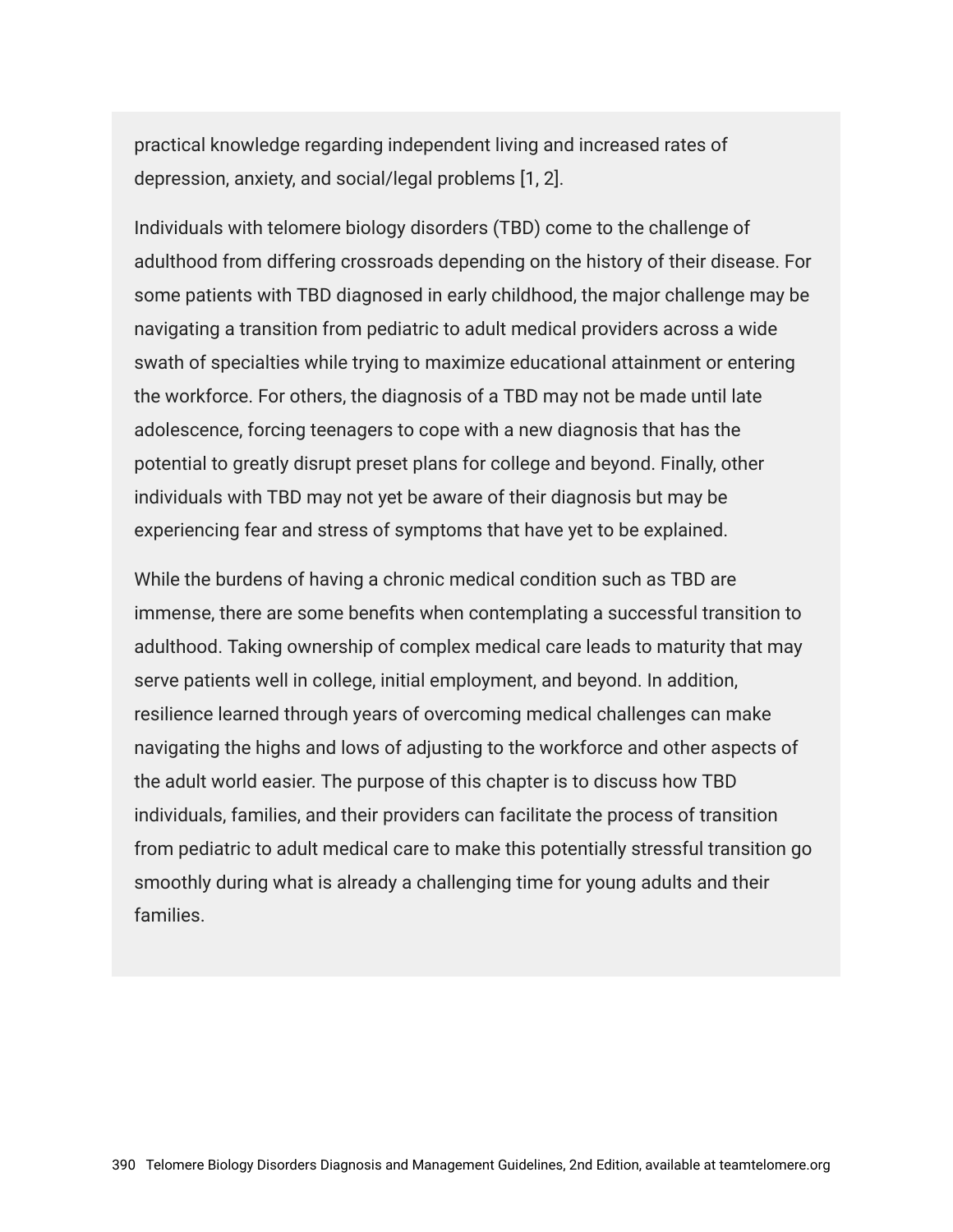# **What is Pediatric to Adult Transition?**

The Society for Adolescent Medicine recognized the need for formalized pediatric to adult transition for patients with chronic conditions in the early 1990s, stating that these patients would benefit from "the purposeful, planned movement of youth with special health care needs from child-centered to adult-oriented care" [3]. Nearly three decades later, despite extensive research and clinical initiatives, only 17% of youth with special health care needs meet benchmarks for having sufficient transition planning [4]. For TBD patients, the pediatric to adult transition is made particularly challenging due to the rarity of TBD and the lack of familiarity of its management by many pediatric and adult providers. Additionally, diverse disease presentations involving multiple organ systems require multispecialty care coordination. Patients may have difficulties maintaining adequate healthcare insurance coverage and identifying a suitable adult "medical home" to both facilitate the transition to adult care and provide long-term care continuity once the transition to adult care has been completed.

# **You Are Not Alone**

The challenges associated with the transition from pediatric to adult health care are not unique to individuals with TBD. Approximately 10 million children (~20%) in the United States have chronic diseases that qualify as special health care needs, and at least 500,000 individuals with these childhood-acquired conditions requiring transition planning each year [5]. Recognizing the need for a systematic approach to optimize care for this young adult population, the American Academy of Pediatrics, the American Academy of Family Physicians, and the American College of Physicians-American Society of Internal Medicine issued a consensus statement in 2002 that included several specific recommendations for transition [6]. These recommendations have recently been updated [7], focusing on six core elements of preparation for both the pediatric and adult practices involved in patient care transition (Table 1).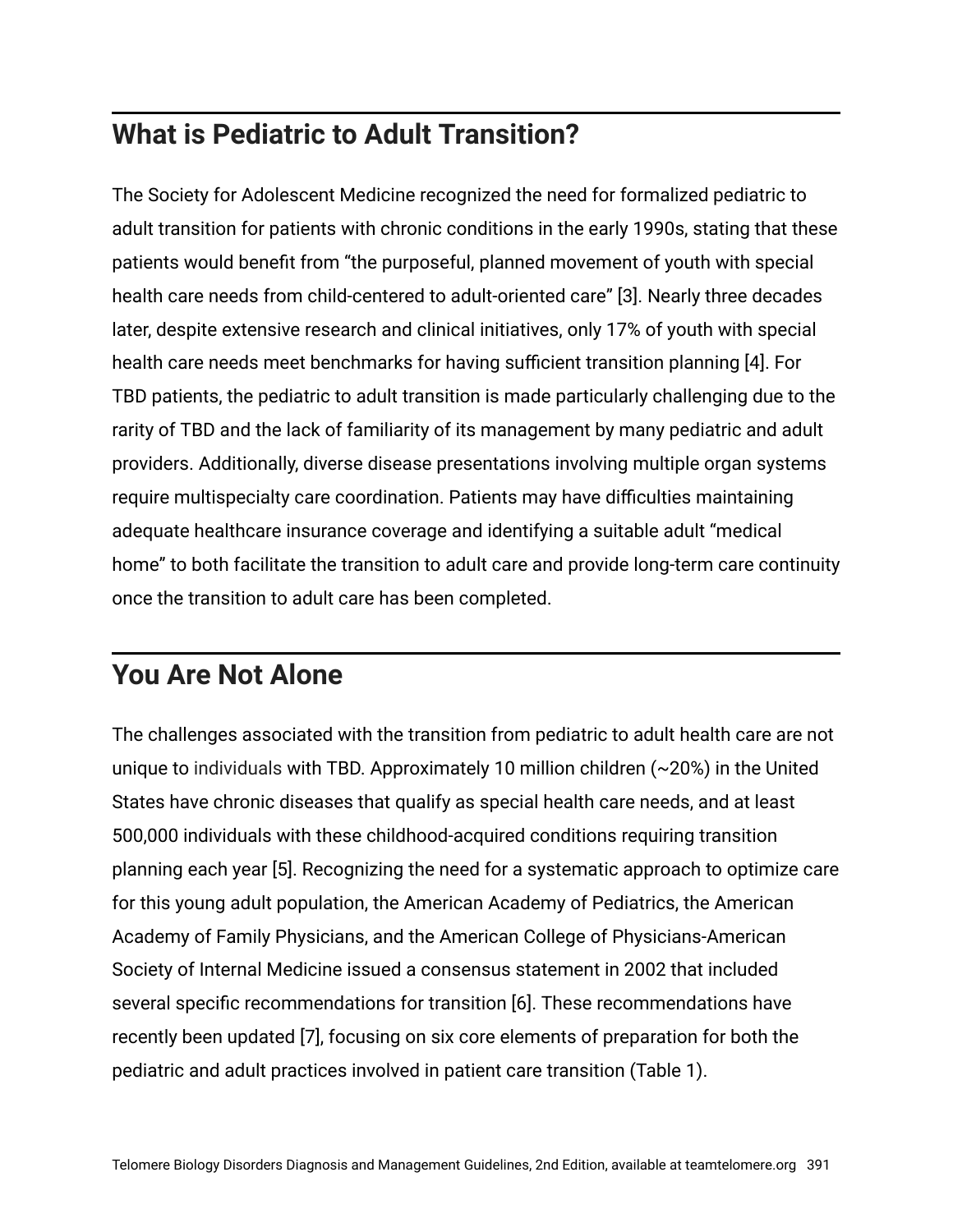| <b>Responsibilities</b>                           | <b>Pediatric Practice</b>                                                                                                                   | <b>Adult Practice</b>                                                                                  | <b>Tips for Parents/</b><br><b>Families to Ensure</b><br><b>Successful</b><br><b>Transition</b>                                         |
|---------------------------------------------------|---------------------------------------------------------------------------------------------------------------------------------------------|--------------------------------------------------------------------------------------------------------|-----------------------------------------------------------------------------------------------------------------------------------------|
| <b>Transition care</b><br>policies/<br>procedures | End date of<br>$\bullet$<br>$\bullet$<br>care provision<br>Services/resour<br>$\bullet$<br>ces provided                                     | Age-based care<br>start date<br>Patient acceptance<br>policy                                           | Ask your team about<br>their policies                                                                                                   |
| <b>Tracking and</b><br>monitoring                 | Youth/family<br>preparation                                                                                                                 | Review of relevant<br>records                                                                          | Ask how tracking is<br>performed in your<br>center                                                                                      |
| Readiness/<br>orientation                         | Formal<br>$\bullet$<br>$\bullet$<br>readiness<br>assessments                                                                                | Welcome and FAQ<br>documents to<br>orient young adults<br>to practice                                  | Start discussing<br>readiness approach<br>by age 14                                                                                     |
| <b>Planning and</b><br>integration                | Develop<br>$\bullet$<br>individualized<br>transition plan<br>Medical<br>$\bullet$<br>$\bullet$<br>summary<br>Communication                  | Communication<br>with pediatric<br>clinician<br>Receipt of<br>transition package                       | Basic plan should be<br>in place by age 18<br>even if transition<br>occurs several years<br>later                                       |
| <b>Transfer</b>                                   | <b>Final visit</b><br>$\bullet$<br>$\bullet$<br>Define pediatric<br>$\bullet$<br>responsibilities<br>to be retained<br>during<br>transition | Initial visit<br>Self-management<br>skills assessment                                                  | Ensure that the first<br>adult practice<br>appointment is<br>scheduled by the date<br>of last pediatric<br>appointment                  |
| <b>Transition</b><br>completion                   | Seek feedback<br>on transition<br>$\bullet$<br>Confirmation of<br>ongoing adult<br>practice<br>appointments                                 | Ongoing care<br>Self care skill<br>building<br>Communication<br>with prior providers<br>when necessary | Ensure that the<br>pediatric and adult<br>practices are<br>communicating over<br>at least the first 6-12<br>months of the<br>transition |

#### **Table 1. Six core elements of pediatric to adult transition.**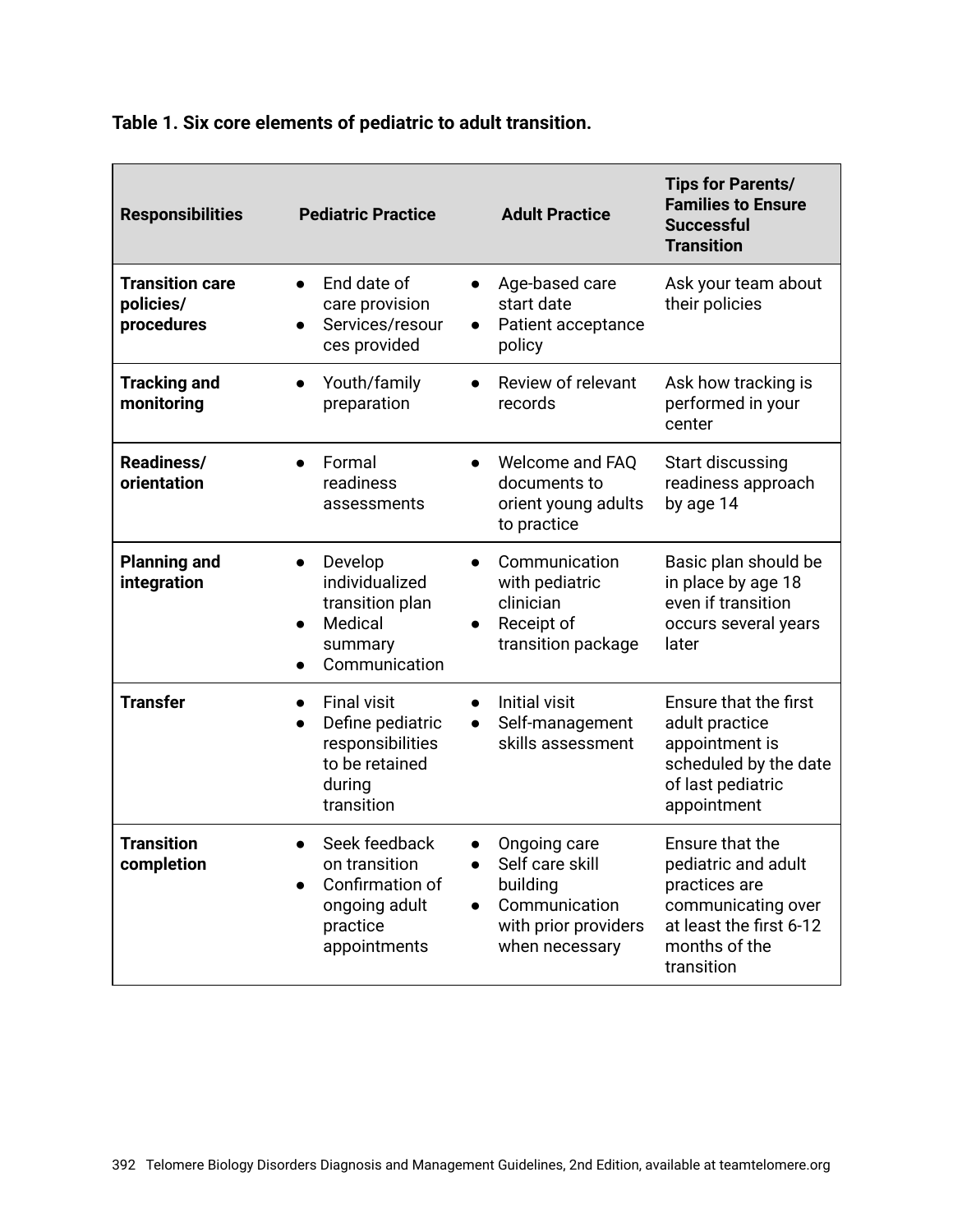# **Pediatric and Adult Care in TBD: Different Styles but Same Need for Medical Home**

Pediatric and adult care models are broadly different (Table 2). Young adults transitioning to the adult care model need to be aware of these differences to avoid lapses in quality of care. The task of establishing a "medical home" in the adult care system is an additional aspect that can be particularly challenging for TBD individuals who frequently have multispecialty care needs. The medical home model is a way of delivering health care that is coordinated, patient and family centered, and culturally appropriate [7]. In this model, the medical home is the provider who serves as the hub of the medical wheel, keeping track of the current status and screening needs across the spectrum of a patient's health care needs. Proven benefits of utilizing a medical home care model for patients with complex medical conditions like TBD include:

- Easier access to services
- Consistent and coordinated care
- More efficient and effective use of resources
- Better support to individuals and families
- Improved health, developmental, educational, vocational, psychosocial, and functional outcomes

The adoption of this model is sometimes more challenging for rare complex diseases, such as TBD, because the medical home provider needs to have a good understanding of all aspects of TBD. For children with TBD, subspecialists at large academic centers such as pediatric hematologists, immunologists, geneticists or stem cell transplant physicians frequently provide this medical home. In the United States, due to special provisions by Medicaid and private insurance policies for pediatric patients, pediatric academic practices can overcome insurance barriers to seeing patients who may be "out of network" more readily than can many adult practices. Tertiary care pediatric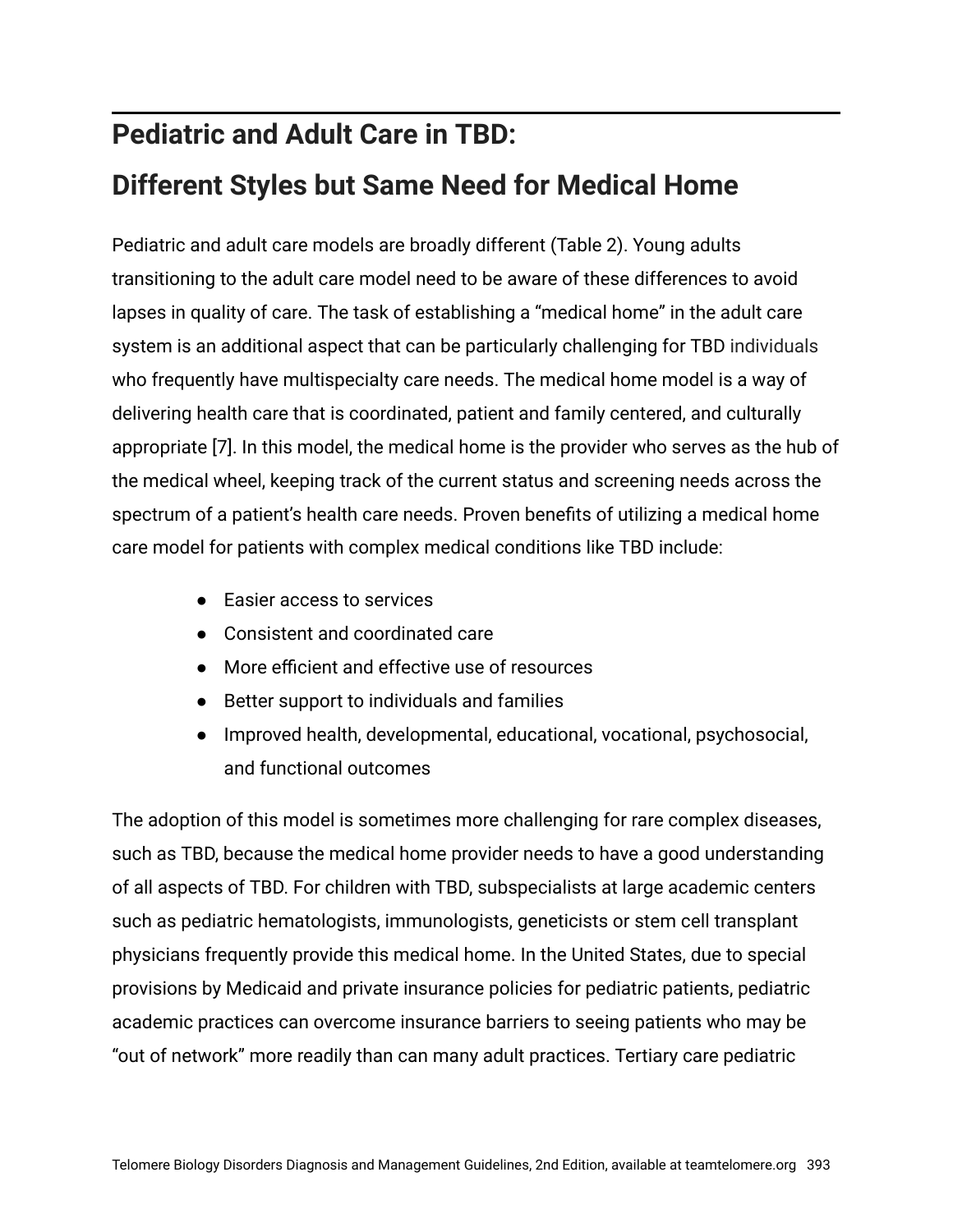practices are also frequently equipped to handle patient complexity and have established connections with multiple subspecialists required for TBD patient care.

| <b>Pediatric Care</b>                                                                               | <b>Adult Care</b>                                                                                         |  |
|-----------------------------------------------------------------------------------------------------|-----------------------------------------------------------------------------------------------------------|--|
| Parents and medical providers oversee care<br>and monitor symptoms                                  | Care is self-directed and self-monitored by<br>patients                                                   |  |
| Parents make treatment decisions and may<br>shield patients from details regarding<br>prognosis     | Patients have final say in treatment decisions<br>and must be able to handle discussing<br>prognosis      |  |
| Parents schedule appointments and find new<br>providers as needed                                   | Patients must schedule and keep<br>appointments and find new providers on their<br>own                    |  |
| Late appointments and last-minute<br>rescheduling often tolerated                                   | Being late or rescheduling appointments at<br>the last minute may result in significant<br>delays in care |  |
| Transportation provided by parents                                                                  | Patient must provide own transportation                                                                   |  |
| Social work and behavioral health services<br>are integrated into pediatric subspecialty<br>clinics | Patient must seek outside support services<br>for financial and emotional issues                          |  |
| Parents are responsible for maintaining<br>insurance coverage and healthcare payments               | Patient is responsible for maintaining<br>insurance coverage and healthcare payments                      |  |
| Parents manage home medications and<br>home care treatments                                         | Patient must obtain prescriptions and refills<br>and manage home care needs                               |  |

**Table 2. A comparison of pediatric vs. adult care.**

In the United States, at the time of transition to adult care, some TBD patients may encounter restrictions on adult subspecialty practices that are "in-network" with their insurance. While there are notable exceptions, adult subspecialty practices that are "in-network" may not be equipped with the same resources and connections to efficiently provide this same medical home after patients have transitioned to adult care. Another important distinction is that adult hematology and immunology physicians see fewer patients with TBD and are more familiar with later onset TBD presentations. This is in part because many patients with TBD have undergone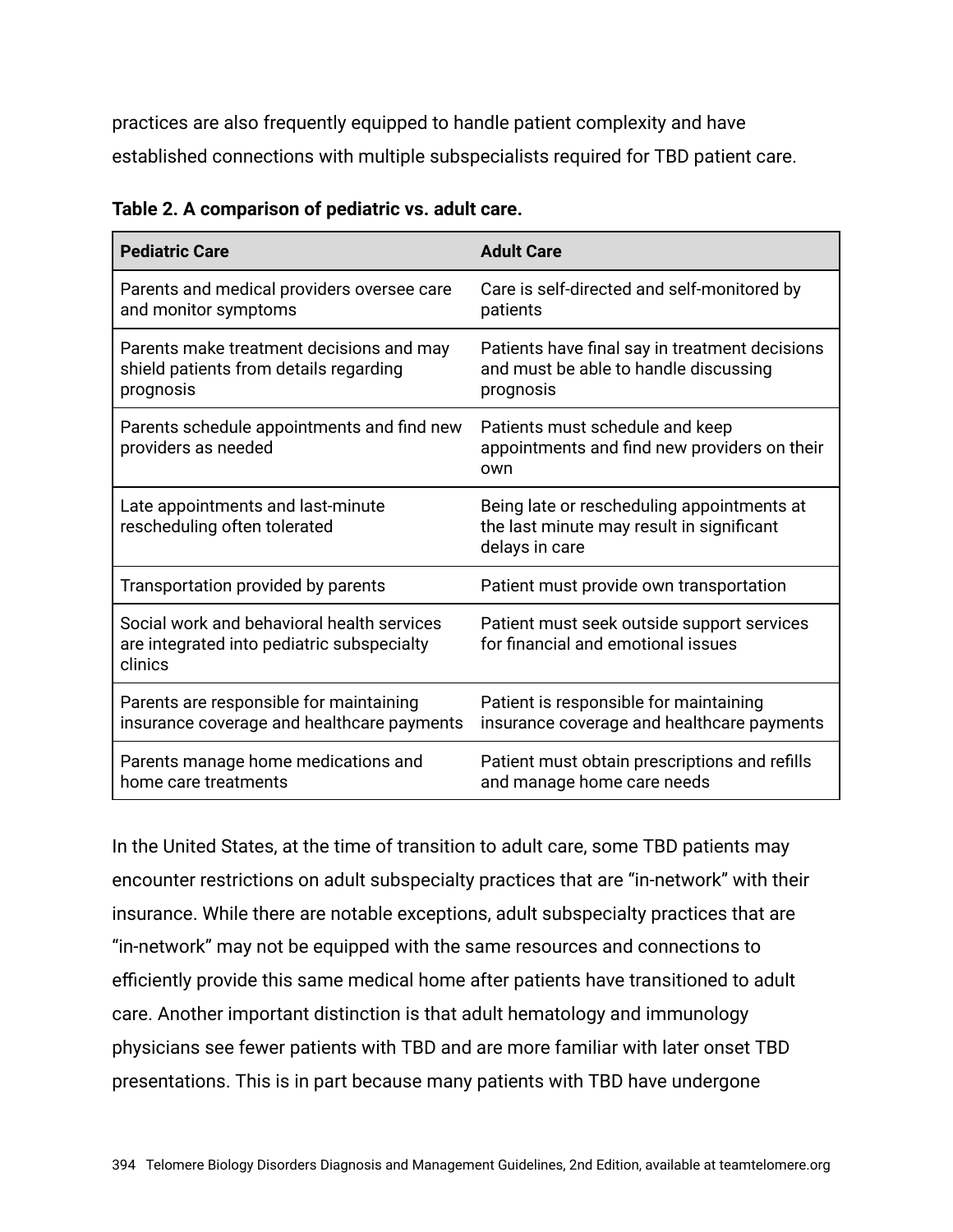hematopoietic cell transplantation (HCT) by the time of adult care transition. Consequently, adult hematology or immunology practices are not as central to the care of patients who have already undergone stem cell transplant, and are less familiar with complications seen in patients with more severe, pediatric-onset disease.

Options for maintaining a medical home for patients with TBD transitioning to adult care models thus include the following:

- Identify a regional expert in the care of TBD who practices in the adult care space that is willing to serve as a medical home. While historically such providers were rare, there are fortunately increasing numbers of internal medicine-trained subspecialists who are developing familiarity and expertise in caring for patients with TBD. At the time of transition, your pediatric provider can help provide a list of potential adult care providers in your area. Patients and families can work proactively with a social worker or insurance specialist to identify adult tertiary care practices or consider alternative insurance options to ensure access to a tertiary care center with TBD expertise. However, unfortunately, in the United States, "in-network" insurance restrictions may still create a barrier to accessing a specific regional center.
- Establish care in a dedicated primary care physician (PCP) office with providers trained in internal or family medicine who have experience in managing patients with chronic medical conditions. While this model can be quite successful, it does require establishing communication between this PCP and regional experts in TBD management to ensure an adequate level of TBD expertise.
- Maintain a medical home provider based in a pediatric practice, while transitioning subspecialty care to adult care providers. This option provides optimal continuity by including a provider with first-hand knowledge of a patient's medical history in their adult care. However, this option requires that the pediatric provider's hospital system, subspecialty practice, and the patient's insurance plan allow ongoing medical care of adult patients within a pediatric practice.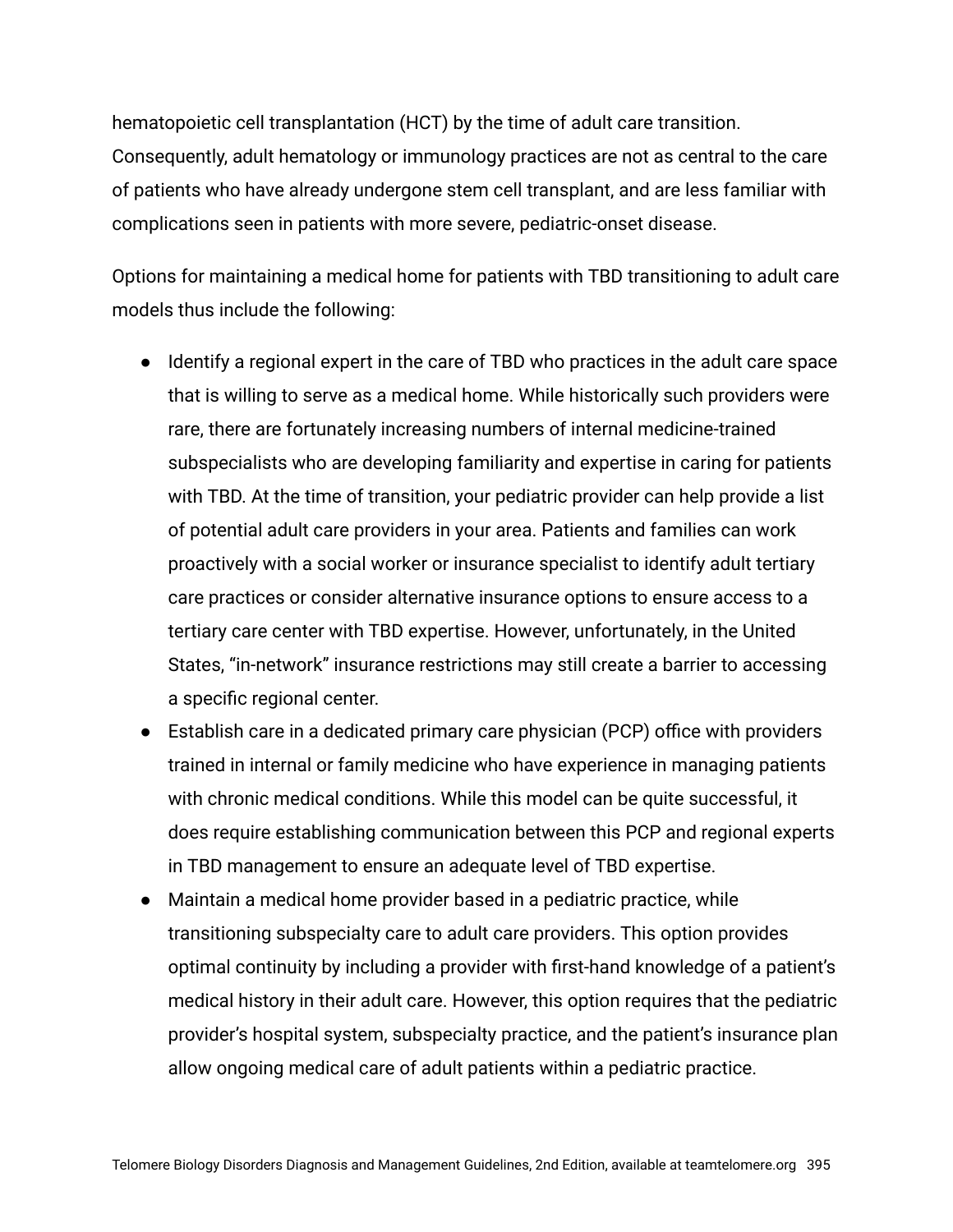# **Timing of Transition**

At age 18, a person has the right to vote, make medical decisions, provide written informed consent to research studies or treatments, control who has access to their medical information, designate a health care power of attorney/health care agent, and create an advanced directive/living will. Whereas this legal transition from childhood to adulthood is abrupt, the real-world transition to adulthood is a gradual process that differs widely among individuals. Moreover, the transition from pediatric- to adult-oriented health care coincides with emerging adulthood in other life domains such as education, employment, social relationships, and independent living.

Ideally, the knowledge and skills needed for transition are learned over time and tailored to the developmental stage of the individual (Table 3). Young children are primarily recipients of care, with management provided by parents and medical providers. Grade School-age children should be provided with developmentally appropriate information and can often begin to participate in aspects of their care. As patients mature through adolescence, parents and providers should make efforts to engage adolescents in a shared management model, thereby beginning the transition process by having teens play an active participatory role in their care management [8]. By the end of the transition process, patients should have the skills to be the primary supervisors of their care, with parents and providers primarily serving as resources and consultants.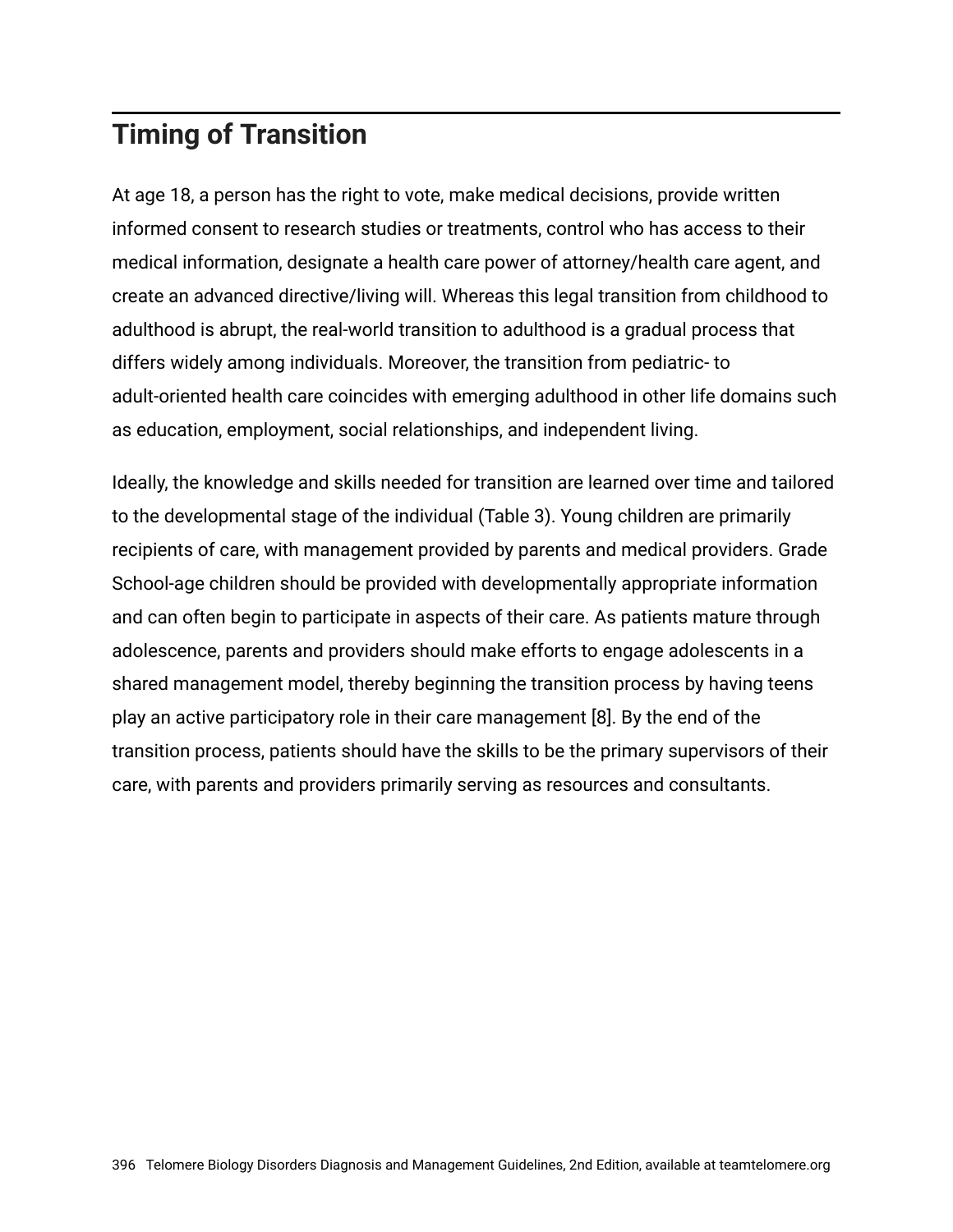**Table 3. Role transition in care management from early childhood to adulthood.** Adapted from Kieckhefer & Trahms, *Pediatric Nursing*, 2000.

| Age                            | <b>Provider</b>                  | <b>Parent/Family</b> | <b>Patient</b> |
|--------------------------------|----------------------------------|----------------------|----------------|
| <b>Early Childhood</b>         | Major responsibility             | Provides care        | Receives care  |
| <b>Grade School Age</b>        | Support to family and<br>patient | Manager              | Participates   |
| <b>Secondary School</b><br>Age | Consultant                       | Supervisor           | Manager        |
| <b>Adulthood</b>               | Resource                         | Consultant           | Supervisor     |

## **Determining Readiness: One Size Does Not Fit All**

A number of factors influence transition readiness for individuals with chronic health care needs. In a 2013 study of adolescent and young adult survivors of childhood cancer, a stakeholder validation analysis identified several factors critical to successful transition [9], of which some pre-existing factors can be challenging to change, while others can be modified through a comprehensive transition program (Table 4). For example, while sociodemographic factors, health care access, and global cognitive ability are often static factors, at least in the short term, efforts to promote medical literacy, self-sufficiency, and even anger management/maturity skills through training can greatly facilitate the success of pediatric to adult transition.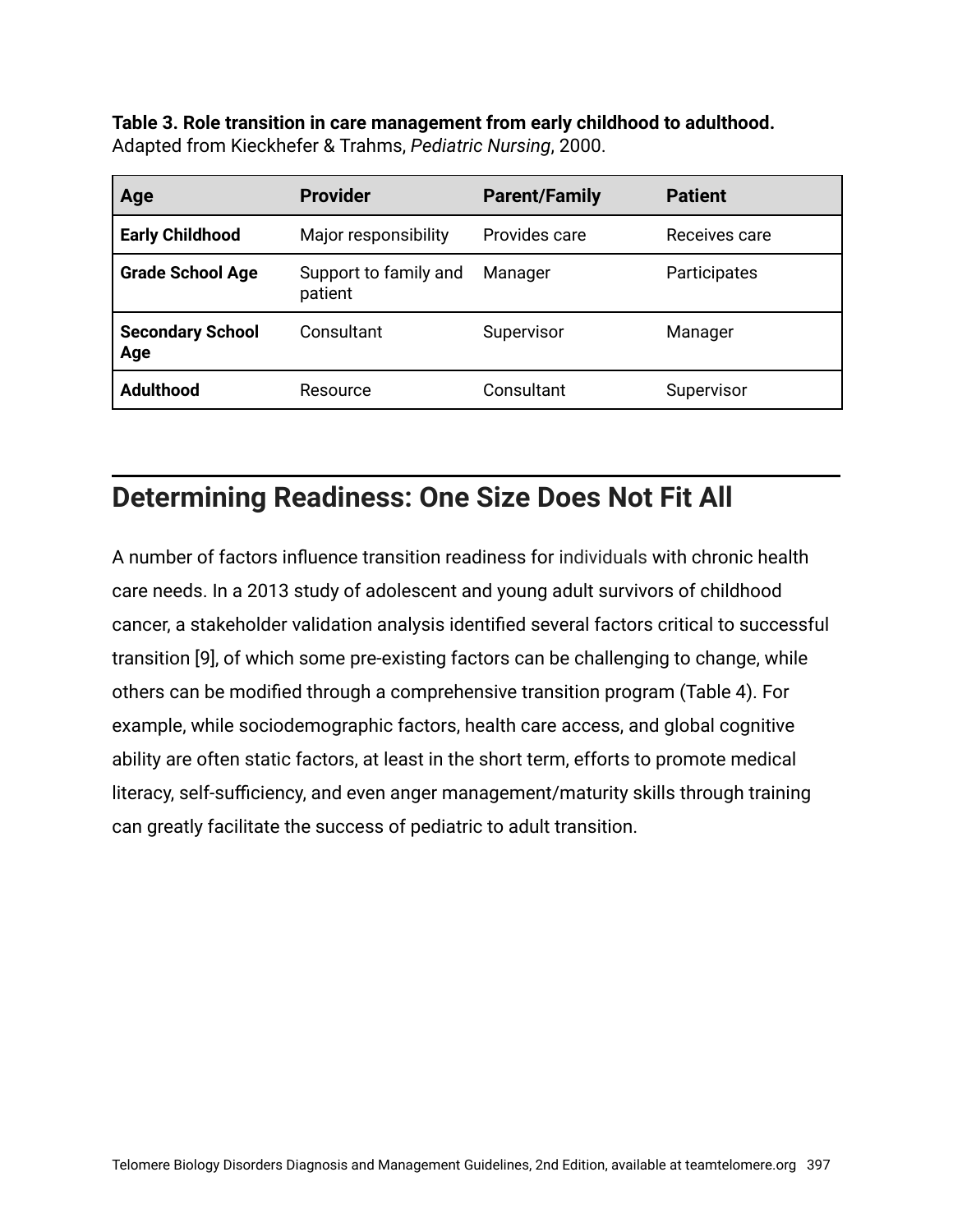**Table 4. Patient-specific factors influencing transition timing.** Adapted from Schwartz et al, 2013.

| <b>Pre Existing Factors</b>                                                                                         | <b>Modifiable Factors</b>                                                                                  |
|---------------------------------------------------------------------------------------------------------------------|------------------------------------------------------------------------------------------------------------|
| • Social and demographic factors<br>Health care access/insurance<br><b>Medical status</b><br>Cognition<br>$\bullet$ | • Knowledge<br>• Self-sufficiency<br>Expectations<br>Maturity<br>Motivation<br>• Communication<br>Emotions |

In practice, for most youth, transition to adult care takes place around the age of 22. However, because the pediatric–adult transition process is influenced by a variety of personal, condition-specific, and sociocultural factors, there is no one set of recommendations and milestones applicable to all individuals, particularly in a heterogeneous disease such as TBD where the care needs are widely variable. There are, however, clues and milestones that suggest a young adult is ready for transition to adult care. These include:

- Lack of comfort in addressing important areas of health with a pediatric provider
- Feeling out of place in the overall environment of a pediatric clinic
- The preferred family support at clinic visits is a boyfriend, girlfriend, or spouse as opposed to a parent, or if a patient is themselves a parent.
- Subspecialists involved in the care team begin to require transition per hospital policies
- Completion of formal education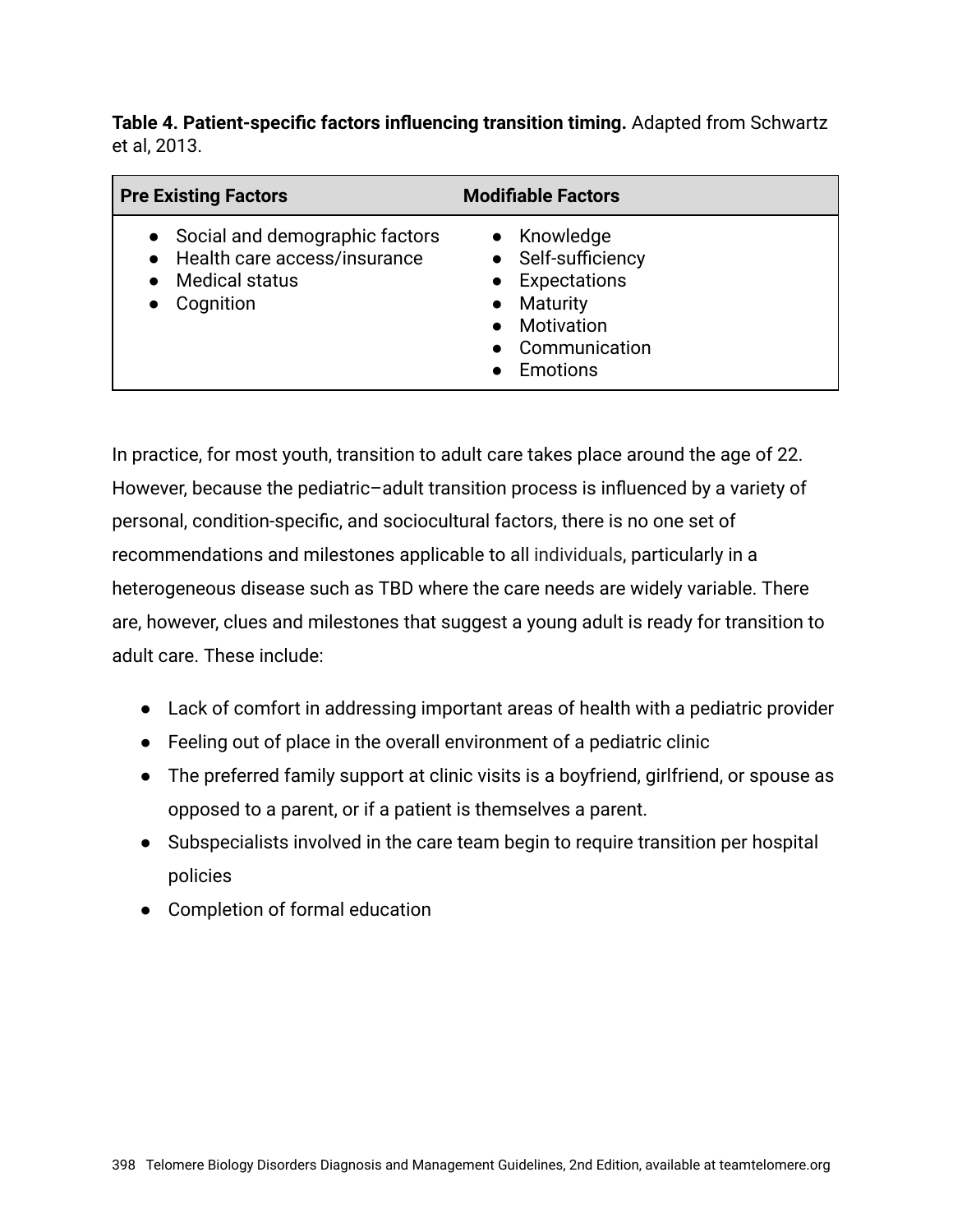# **Disease-Specific Factors Influencing the Timing of Transition in TBD**

Patient-specific, pre-existing factors heavily influence the timing and nature of the transition to adult care for patients with TBD. For those with severe forms of TBD in whom the diagnosis has been made in early childhood, the focus of pediatric-adult transition is often transitioning multiple previously established subspecialty services to adult care. For these patients, this transition may be occurring amid an overall adjustment to the myriad of challenges of young adulthood while they continue to have multiple long-standing medical limitations. In other cases, TBD may be diagnosed in late adolescence and may present with bone marrow failure or perhaps liver or hepatopulmonary concerns. These patients may need to decide whether to establish new subspecialty care in pediatric versus adult centers at a time where they are still learning about their diagnosis and what medical services they may need.

Because TBD is a rare condition, there are significant geographical differences in access to disease-specific expertise. Tertiary care options may also be quite limited for patients living in some regions. This limited access may result in patients being justifiably reluctant to leave local pediatric providers with whom they have a strong, well-established relationship. A related problem that sometimes limits access to expert care is that private- and state-sponsored health insurance programs for children are often flexible in allowing children with chronic medical needs to seek out medical expertise, even if this means crossing state or provincial boundaries. In contrast, health insurance programs for adult patients may impose restrictions in accessing the same degree of expertise in adult care centers, particularly if expert providers are not a part of the treatment network.

Another major factor in deciding the optimal time to transition to adult care is the set of organ-specific disease manifestations in individual TBD individuals (Figure 1) and the availability of adult subspecialty providers in their local area that can address these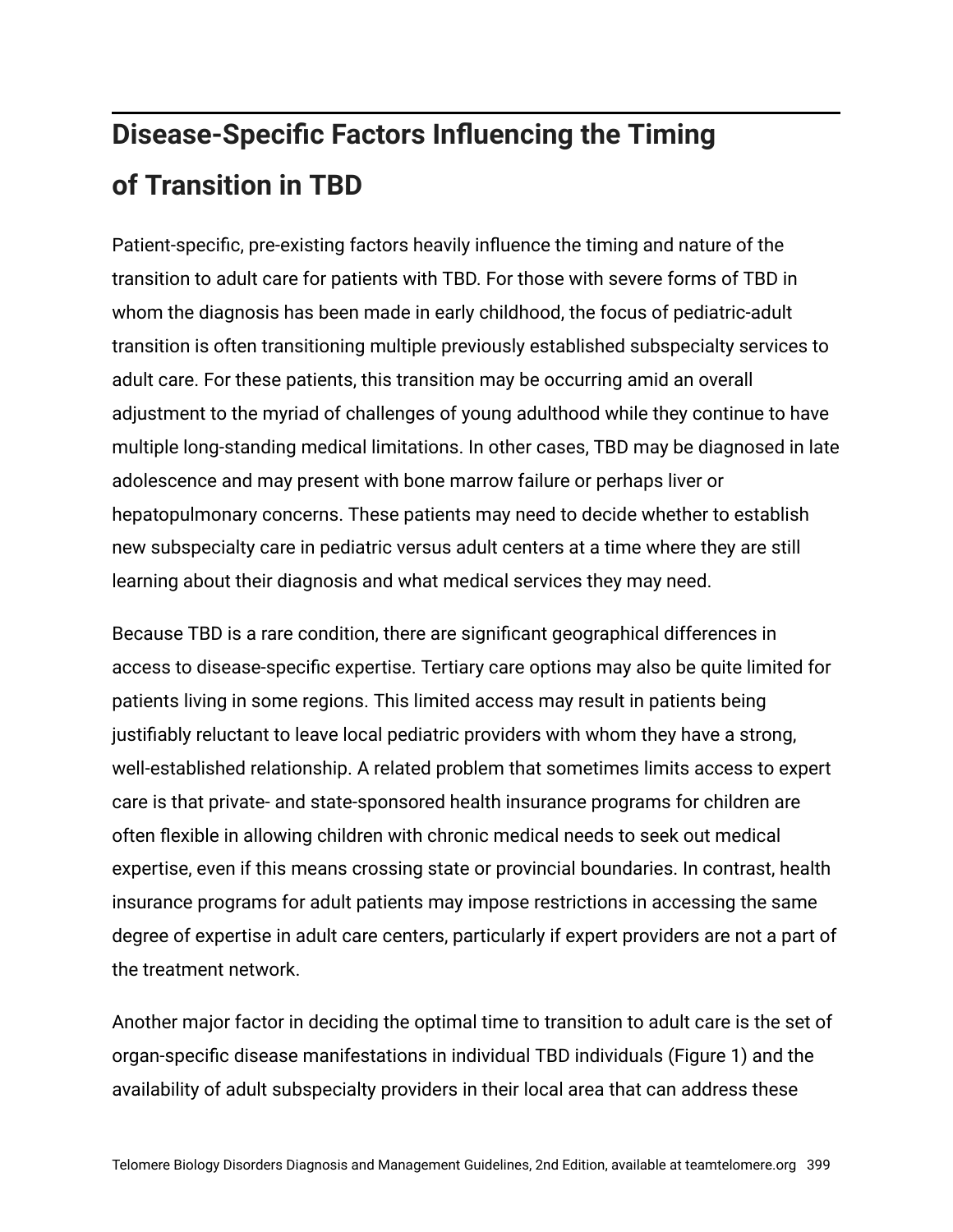specific complications (Figure 1). For example, expertise in severe immune deficiency, developmental concerns, and even enterocolitis associated with TBD that often occur in early childhood are most readily found in pediatric health systems. In contrast, complications that are seen more frequently in adults with TBD, such as pulmonary fibrosis, head and neck cancer, and end-stage liver cirrhosis, are more frequently cared for by adult medicine practices. Complications that come to the forefront in adolescence and young adulthood, such as bone marrow failure (BMF), development of myelodysplastic syndrome (MDS) or leukemia, worsening gastrointestinal hemorrhage seen in some TBD patients [10], and the increasingly recognized hepatopulmonary syndrome [11] often present the most challenges when considering transition. While expertise in BMF/MDS diagnostics and treatment with HCT typically exist in both pediatric and adult tertiary care practices, patients with GI hemorrhage or hepatopulmonary syndrome may be reluctant to transition to adult care while the acuity of these complications is increasing, despite the fact that adult liver transplant and interventional gastroenterology practices may have greater expertise in managing these complications. Thus, for young adult individuals who are struggling with these complications, it is critical to ensure a comprehensive transition plan focused on maximizing communication between pediatric and adult care teams across subspecialties.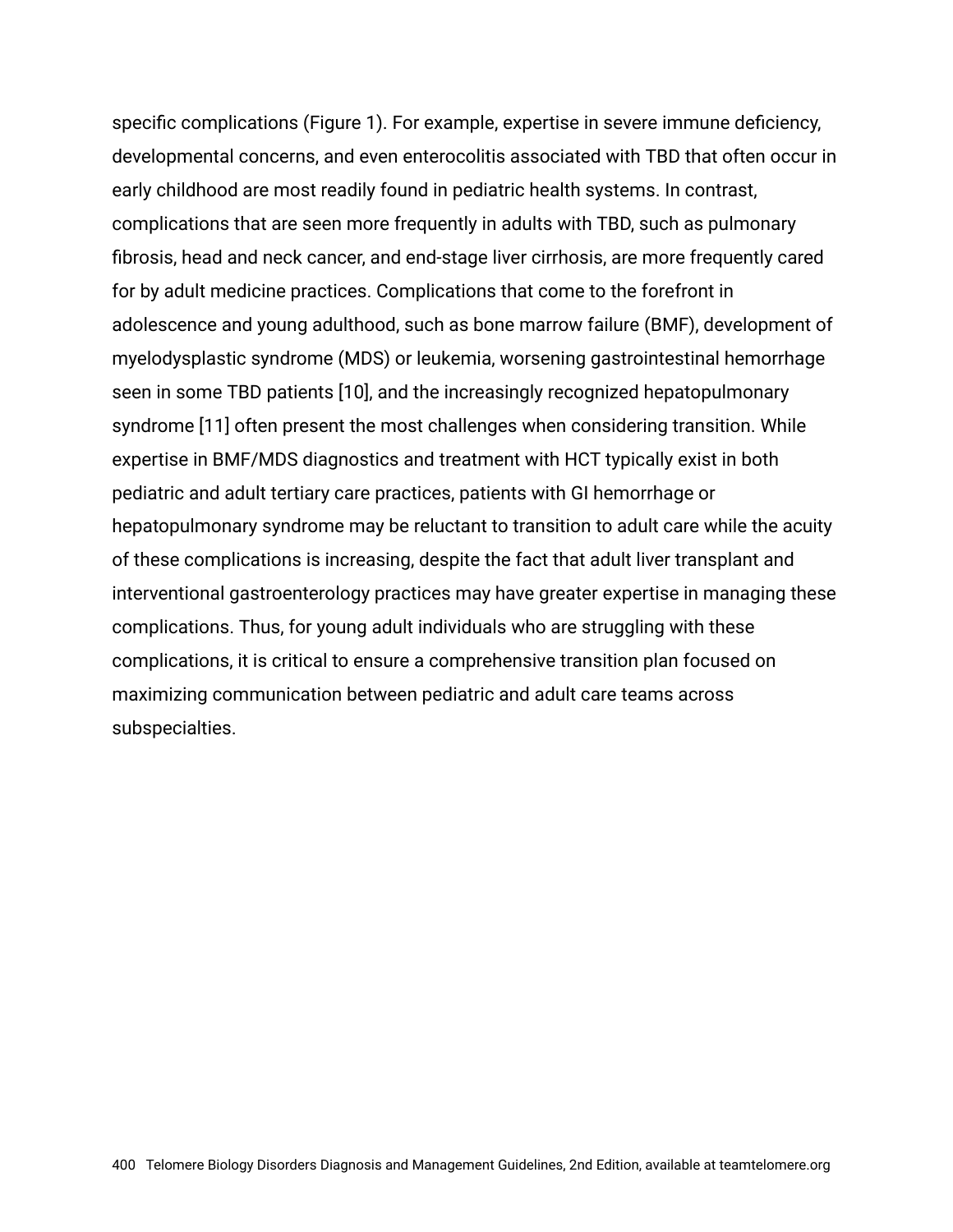

Unfortunately, many patients with TBD also experience neurocognitive or neuropsychiatric deficits. In severe forms of TBD such as Hoyeraal-Hreidarsson and Revesz syndromes, the severity of neuropsychiatric deficits may make the transition to independent medical management infeasible. Nonetheless, many of these individuals will develop complications that are best managed using expertise from adult providers. These patients particularly benefit from formal identification of a medical home, whether from a pediatric provider or one specializing in caring for adults with disabilities, as long as this medical home can involve all necessary subspecialists to create an individualized, cohesive network of care.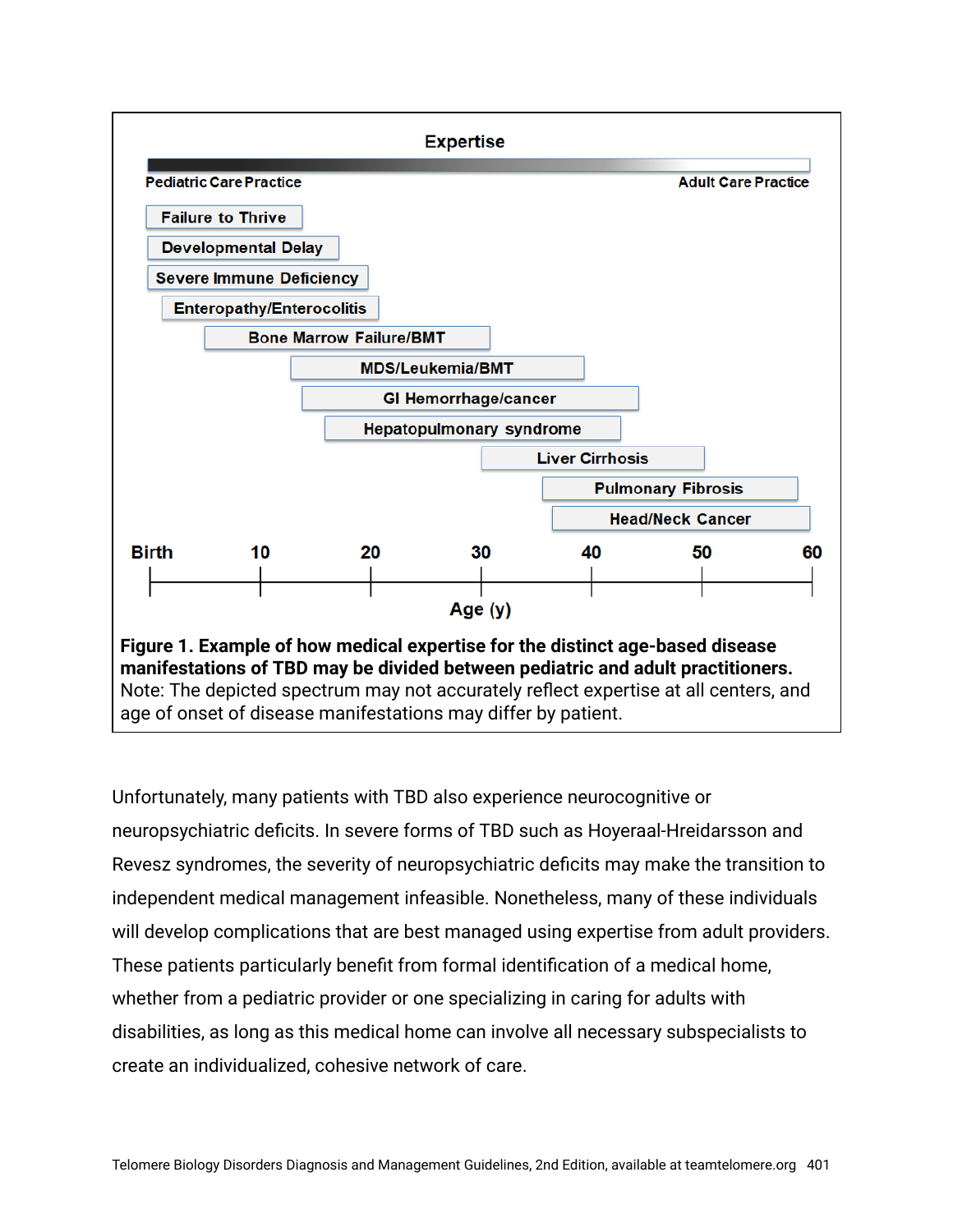Persons with neurocognitive disabilities may have the capacity to designate a healthcare or medical power of attorney, even if they lack the capacity to make more complicated medical decisions for themselves [12]. In other cases, state or other government oversight institutions may have laws or procedures to automatically designate a family member to act as the surrogate decision-maker for individuals who lack the capacity to make medical decisions and are unable to designate a medical power of attorney. Therefore, when significant neurocognitive concerns exist, transition planning should also include assistance with the process of pursuing legal guardianship for families who wish to do so.

# **General Tips for Focusing on Modifiable Factors to Improve Transition Outcomes**

Despite the challenges encountered during the transition process, families and providers who focus on factors that are most easily modifiable (Table 4) can overcome many of the potential obstacles and ensure optimal care through this critical period and beyond. In particular, teens must gain the necessary skills and the knowledge necessary to maintain high-quality health care.

As a basic guideline, between the ages of 11 and 13, most patients should be developmentally able to understand their medical condition and their basic health care needs. This includes being able to:

- Briefly explain their condition to others
- State which doctors they see and for what reason
- State what medicines they take and for what reason
- Take their medications without reminders
- Know their allergies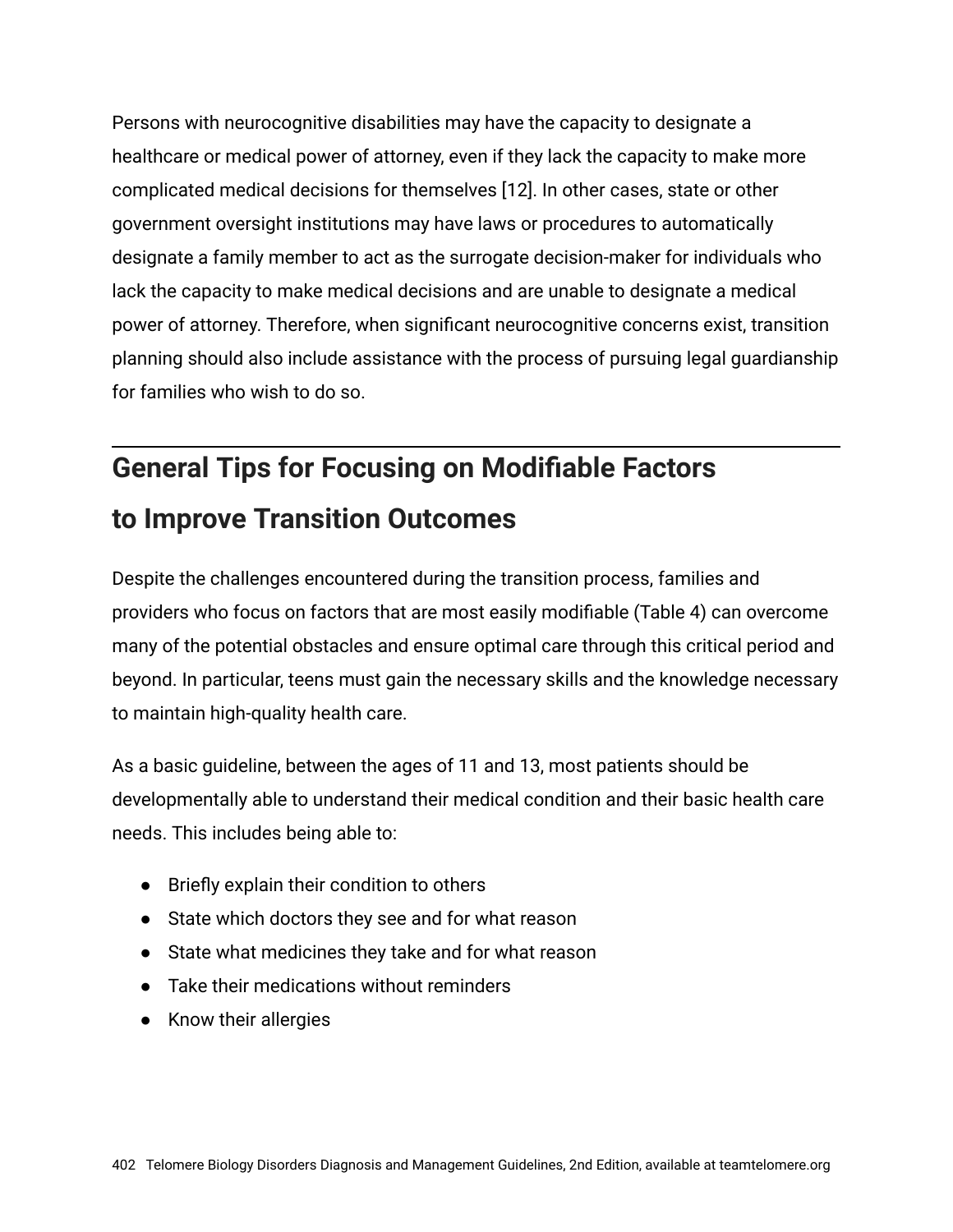Patients in this 11-13 year-old age range, with the help of techniques such as a 3-sentence health summary (Table 5) should be able to easily discuss health information with their regular providers, as well as in emergency situations.

By 14 to 16 years of age, developmentally able patients should be directing most of their communications with health care providers. They should also have the opportunity to discuss aspects of their care privately with providers. They should fully understand emergency health care plans and be engaged in accessing community resources to help them navigate school/work challenges posed by their medical condition. In addition, they should begin to understand the processes of health insurance and making appointments.

By late adolescence and early young adulthood (17-22 years of age), patients should be able to schedule their own appointments and arrange necessary transportation. They should have full knowledge of their health insurance coverage and have a sense of how they will maintain coverage in the future, based on their career plans and goals. They should also play the primary role in maintaining health records by using a "care binder" notebook or another system for organizing health information. They should be able to update and maintain access to written health summaries and emergency care cards. Resources that can help adolescents and young adults acquire these skill sets are listed in Appendix 1.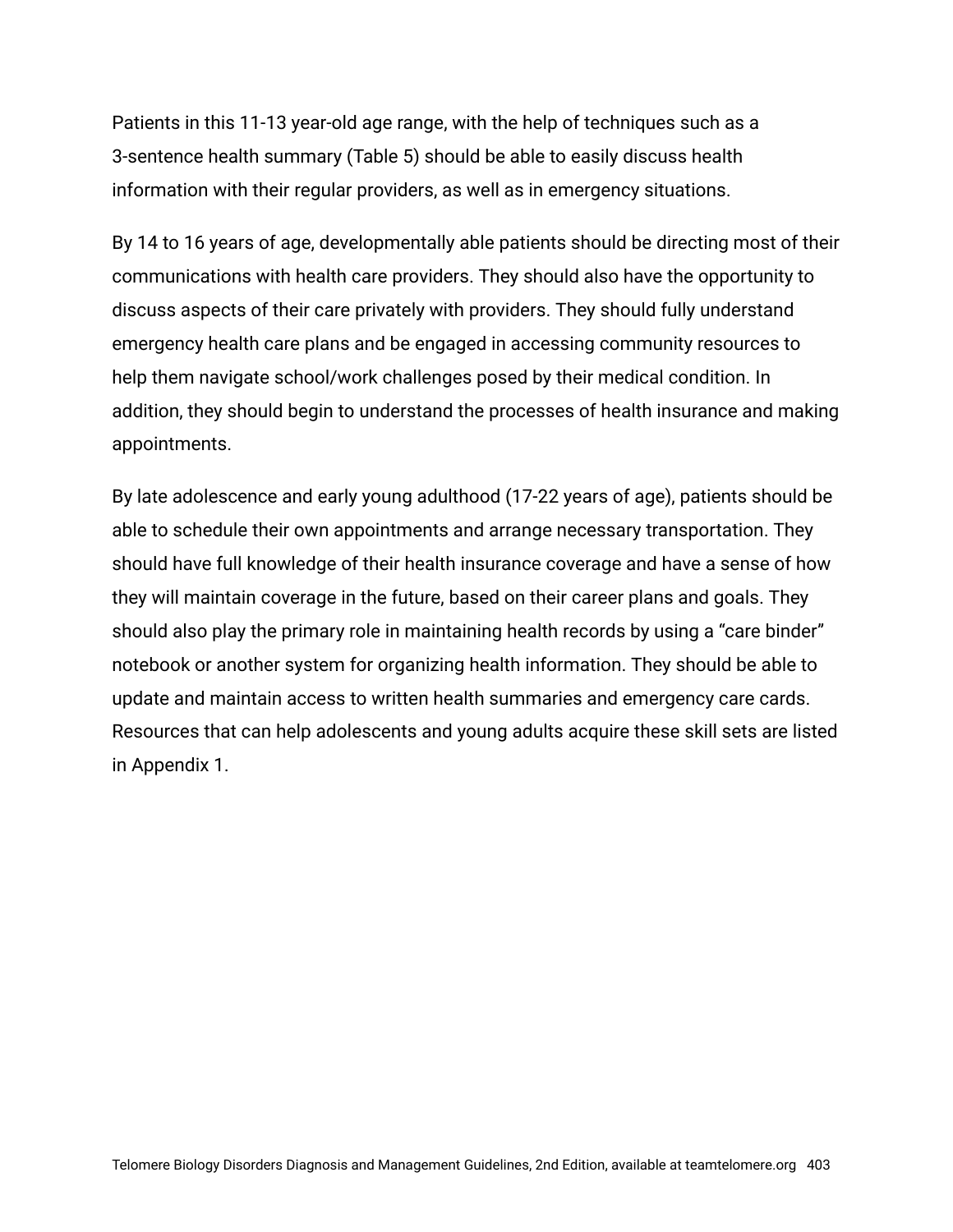**Table 5. Patient-specific factors influencing transition timing.** Adapted from Schwartz et al, *JAMA Pediatr* 2013.

#### **3-Sentence Health Summary**

#### **Method:**

Sentence 1: State your age, diagnosis, and most important points about your medical history.

Sentence 2: State any treatment you are currently receiving.

Sentence 3: State what your concerns or symptoms are now.

#### **Example:**

- 1. I am 16 and have a Telomere Biology Disorder called dyskeratosis congenita. I have bone marrow failure and problems with my immune system, and I have had several severe lung and skin infections.
- 2. I receive red blood cell and platelet transfusions once in a while when my counts are low and have required admission to the hospital before when I have had an infection.
- 3. I am here today because I have a fever and a cough, and I just don't feel well.

## **How Can Parents Help?**

While turning over autonomy for healthcare to their adolescent and young adult children can be understandably anxiety-provoking, empowering their child with the skills and confidence to manage their own care are the most critical contributions parents can make to ensuring continued high-level care. A few general tips for how parents can facilitate their child's transition are:

- Start early
- Teach developmentally appropriate information about your child's condition
- Encourage your teen to assume responsibilities
- Provide coaching opportunities and practice independence
- Help your teen understand the future health implications of their condition
- Discuss career and educational goals and their impact on health insurance
- Address decision-making and guardianship issues when necessary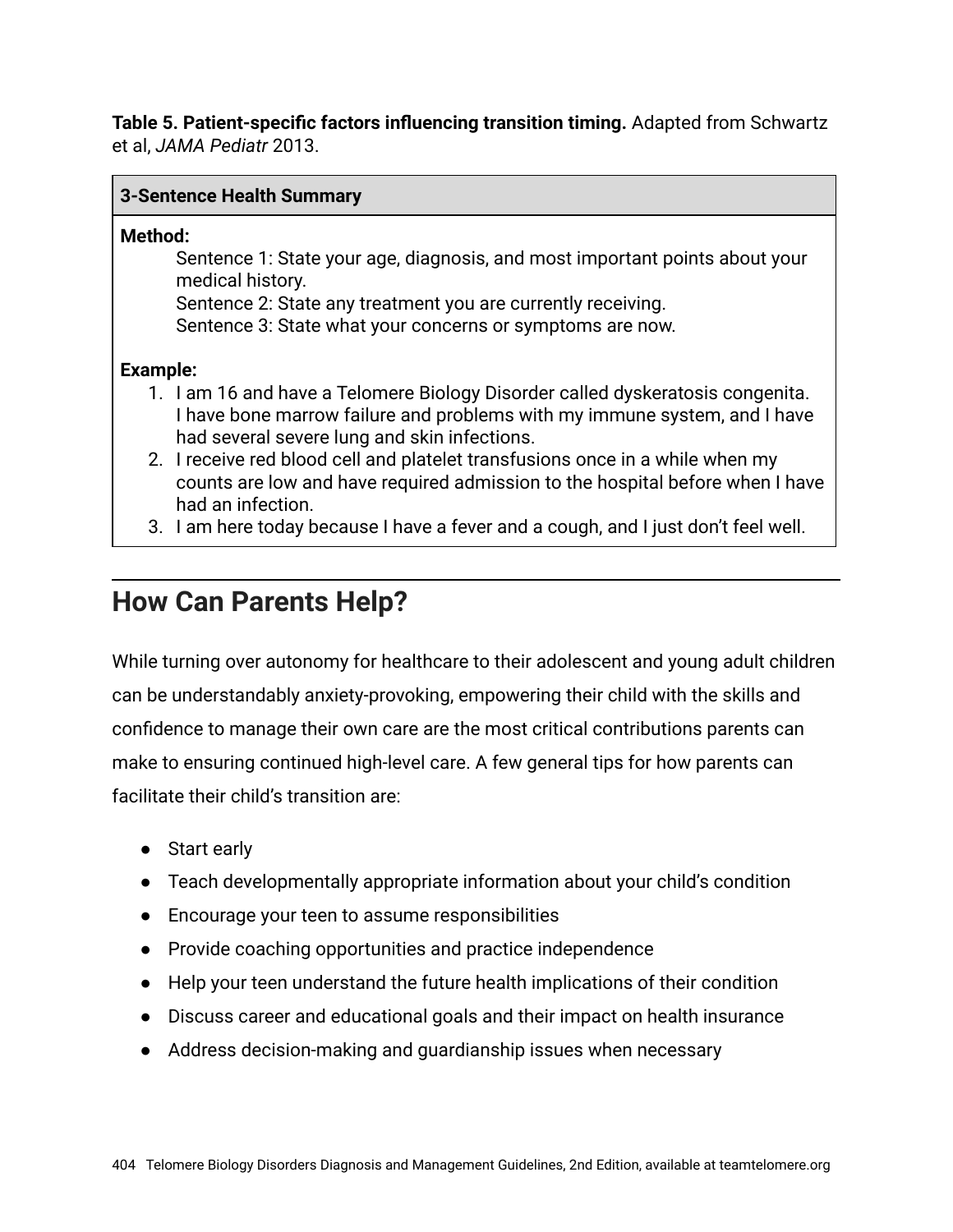# **Transition as a Challenge That Must Be Met**

Becoming a successful young adult is challenging, even for adolescents who do not have chronic medical conditions such as TBD. Transitioning medical care from pediatric into adult systems is unmistakably an added burden for young adults with TBD during this already difficult developmental period. However, youth who experience a successful, systematic transition have better health outcomes and report improved rates of fulfillment, achievement, and higher self-esteem compared to those who do not attain a smooth transition. Pediatric and adult care providers, along with parents and other family members have an obligation to provide these individuals not only with exceptional medical care, but also the knowledge and skills necessary to ensure an optimal transition experience.

"Every new beginning comes from some other beginning's end." ― Seneca the Younger

### **Appendix: Tools and Resources**

#### **Websites Focused on Pediatric to Adult Transition and Medical Home Resources**

- National Health Care Transition Center: [http://www.gottransition.org](http://www.gottransition.org/)
- American Academy of Pediatrics: <https://medicalhomeinfo.aap.org/Pages/default.aspx>
- Florida Health and Transition Services: [http://www.floridahats.org](http://www.floridahats.org/)
- New York State Institute for Health Transition Training for Youth with Developmental Disabilities: [https://healthytransitionsny.org](https://healthytransitionsny.org/)
- Children's Hospital of Philadelphia Transition to Adulthood: <http://www.chop.edu/centers-programs/transition-adulthood-program> [https://policylab.chop.edu/sites/default/files/pdf/publications/Transitions\\_Of\\_C](http://www.chop.edu/centers-programs/transition-adulthood-program) [are.pdf](http://www.chop.edu/centers-programs/transition-adulthood-program)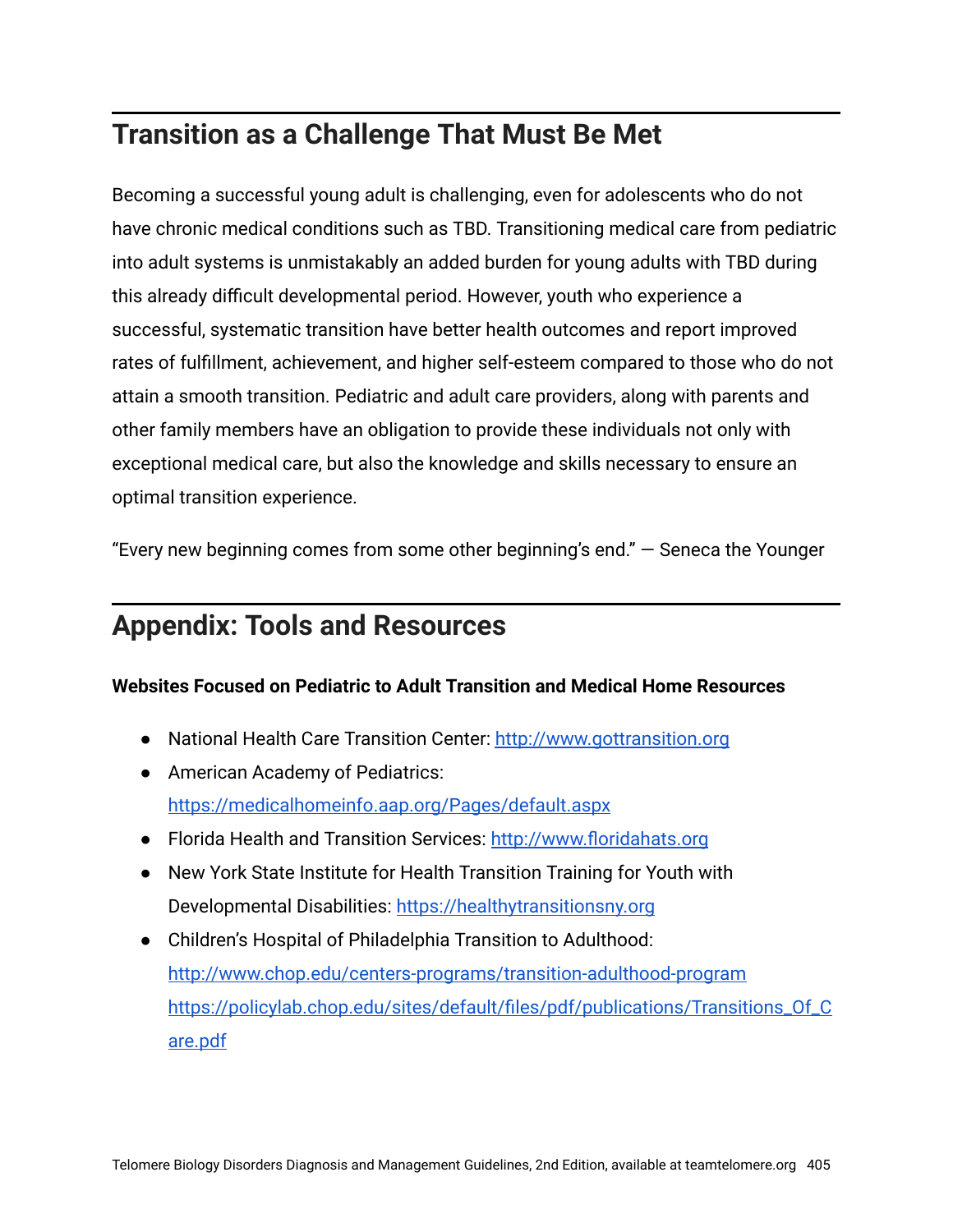#### **Building a Health Care Summary and Maintaining Medical Records**

- 5-page health summary:
	- [https://www.acponline.org/system/files/documents/clinical\\_information/](https://www.acponline.org/system/files/documents/clinical_information/high_value_care/clinician_resources/pediatric_adult_care_transitions/gen_hema/general_hematology_clinical_summary.pdf) [high\\_value\\_care/clinician\\_resources/pediatric\\_adult\\_care\\_transitions/gen](https://www.acponline.org/system/files/documents/clinical_information/high_value_care/clinician_resources/pediatric_adult_care_transitions/gen_hema/general_hematology_clinical_summary.pdf) [\\_hema/general\\_hematology\\_clinical\\_summary.pdf](https://www.acponline.org/system/files/documents/clinical_information/high_value_care/clinician_resources/pediatric_adult_care_transitions/gen_hema/general_hematology_clinical_summary.pdf)
	- [https://www.hematology.org/education/clinicians/clinical-priorities/pediat](https://www.hematology.org/education/clinicians/clinical-priorities/pediatric-to-adult-care-transition) [ric-to-adult-care-transition](https://www.hematology.org/education/clinicians/clinical-priorities/pediatric-to-adult-care-transition)
- Care binder:

[https://www.medicalhomeportal.org/living-with-child/after-a-diagnosis-or-proble](https://www.medicalhomeportal.org/living-with-child/after-a-diagnosis-or-problem-is-identified/caring-for-children-with-special-health-care-needs/managing-and-coordinating-care) [m-is-identified/caring-for-children-with-special-health-care-needs/managing-and](https://www.medicalhomeportal.org/living-with-child/after-a-diagnosis-or-problem-is-identified/caring-for-children-with-special-health-care-needs/managing-and-coordinating-care)[coordinating-care](https://www.medicalhomeportal.org/living-with-child/after-a-diagnosis-or-problem-is-identified/caring-for-children-with-special-health-care-needs/managing-and-coordinating-care)

#### **Emergency Plans/Cards**

- My Health Passport: <http://www.sickkids.ca/MyHealthPassport>
- Emergency Information Card: [https://www.redcross.org/content/dam/redcross/National/m4240194\\_ECCard.p](https://www.redcross.org/content/dam/redcross/National/m4240194_ECCard.pdf) [df](https://www.redcross.org/content/dam/redcross/National/m4240194_ECCard.pdf)

#### **Tips for College**

● [https://www.familyeducation.com/a-parent-guide-to-managing-chronic-illness-in](https://www.familyeducation.com/a-parent-guide-to-managing-chronic-illness-in-college)[college](https://www.familyeducation.com/a-parent-guide-to-managing-chronic-illness-in-college)

## **References**

- 1. Haarbauer-Krupa J, Alexander NM, Mee L, Johnson A, Wise J, Arora Gupta N, Schechter MS, Wasilewski-Masker K, Gilleland Marchak J. Readiness for transition and health-care satisfaction in adolescents with complex medical conditions. *Child Care Health Dev.* 2019;45(3):463-471.
- 2. Joly E. Transition to Adulthood for Young People with Medical Complexity: An Integrative Literature Review. *J Pediatr Nurs.* 2015;30(5):e91-103.